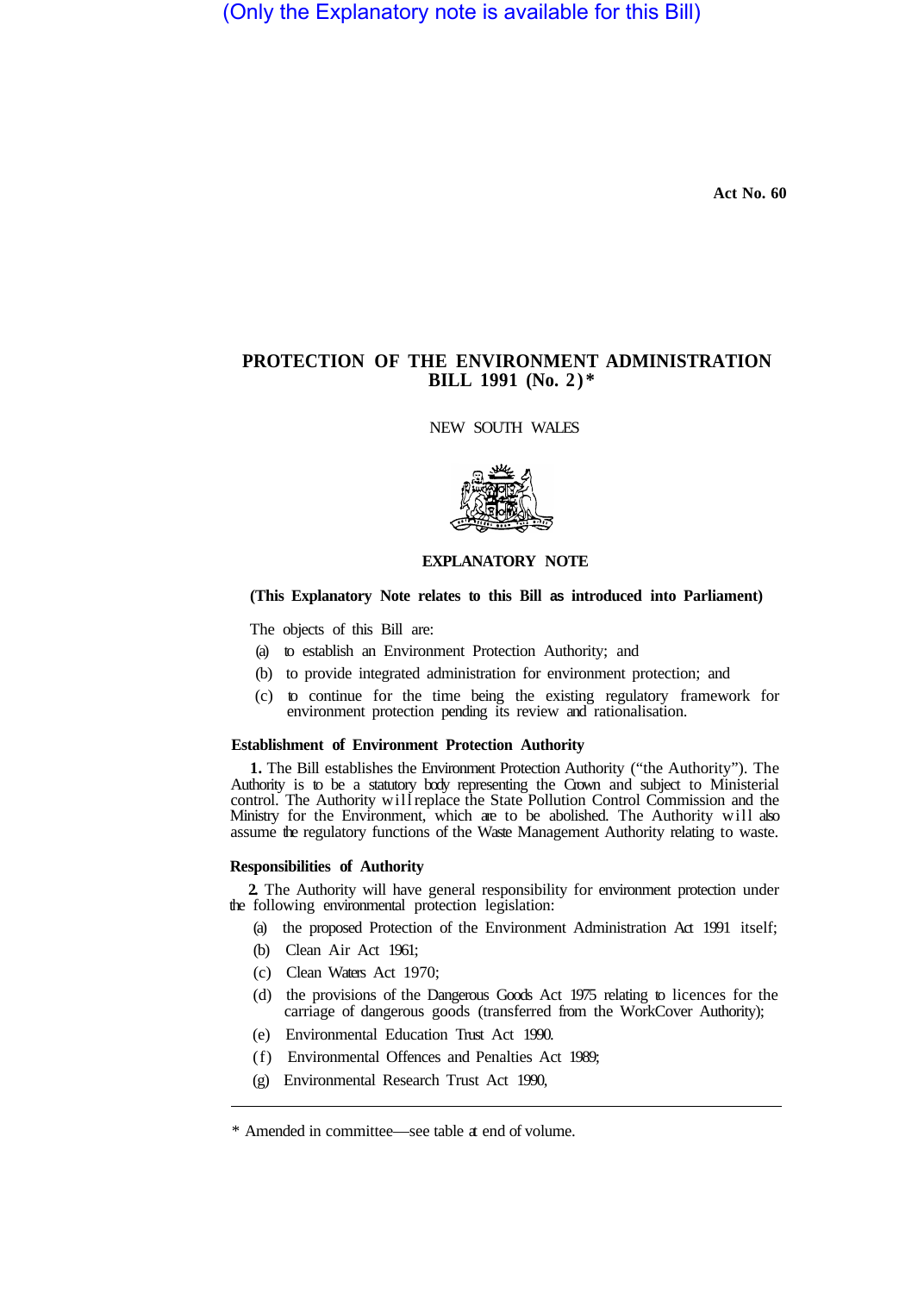- Environmental Restoration and Rehabilitation Trust Act 1990; (h)
- Environmentally Hazardous Chemicals Act 1985; (i)
- Noise Control Act 1975; (j)
- Ozone Protection Act 1989; (k)
- the provisions of the State Pollution Control Commission Act 1970 relating to pollution control approvals etc. (to be renamed the Pollution Control Act 1970); (l)
- (m) Radiation Control Act 1990 (transferred from the Department of Health);
- (n) Recreation Vehicles Act 1983;
- Unhealthy Building Land Act 1990; (o)
- the provisions of the Waste Disposal Act 1970 relating to the regulation of the creation, transport and disposal of waste (transferred from the Waste Management Authority). (p)

3. The Bill sets out the general co-ordination, planning, review and research powers and responsibilities of the Authority in relation to environment protection, including the development and monitoring of environment quality objectives and policies, biennial reports on the state of the environment, advising and reporting on environmental performance targets for public authorities and the review of the existing regulatory framework for environment protection for the purpose of rationalisation.

4. The Bill transfers to the Authority the power of the State Pollution Control Commission to give directions to public authorities, subject to any dispute being settled by the Premier.

### **Management of Authority**

**5.** The Authority is to be managed by a Board comprising:

- (a) the Director-General of the Authority (who is to be the chief executive officer responsible for managing and controlling the affairs of the Authority in accordance with the policies of the Board and any relevant directions of the Minister); and
- (a) 6 part-time members.

**6.** In addition to its general functions of determining the policies and long term strategic plans of the Authority and of overseeing the management of the Authority, the Board is to develop public guidelines relating to the institution of proceedings for environment protection offences. The Board will be required to follow the advice of Environmental Counsel appointed by the Minister in respect of the institution of proceedings for serious environment protection offences. Except in respect of proceedings involving the Crown or public authorities, the Authority (rather than the Minister) will be responsible for instituting or approving of the institution of those proceedings.

### **Consultation Forum and Advisory Committees**

**7.** The Bill establishes an Environment protection Community Consultation Forum (comprising the Director-General and 12 representatives from industry, environment protection groups and public and local authorities) to advise the Authority on community concerns and attitudes about environmental matters.